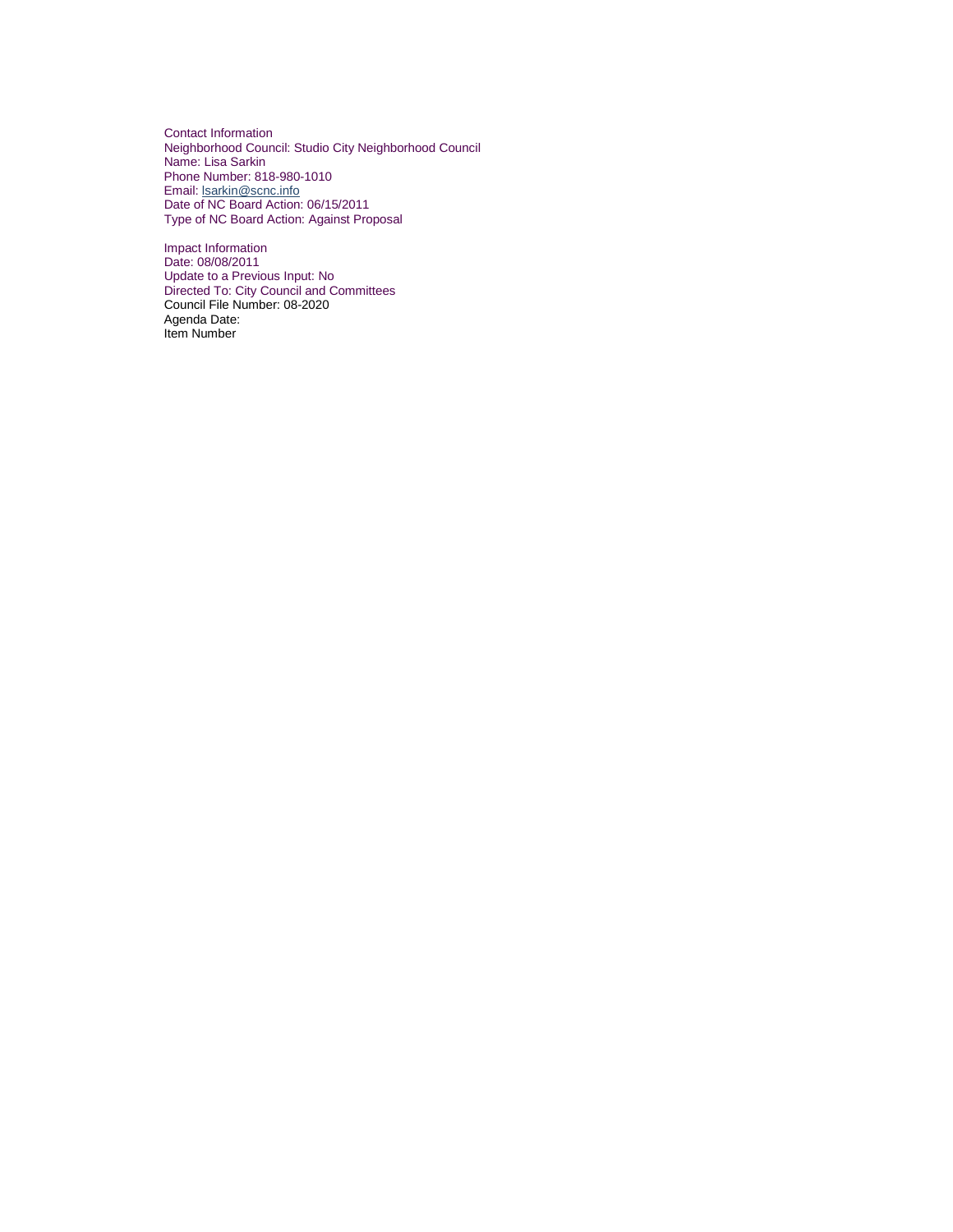

Jeffrey Carter Ben Di Benedetto Joshua Gelfat Victor Helo Wayne Kartin Remy Kessler Ben Neumann Richard Niederberg Todd Royal Lisa Sarkin Lana Shackelford Gail Steinberg Ron Taylor Rita C. Villa John T. Walker Denise Welvang



# BOARD MEETING APPROVED MINUTES Monday, June 13, 2011 Meeting 7:00pm at

CBS Studio Center, Building 8, MPR-3, 4024 Radford, Studio City CA, 91604

PRESIDENT John T. Walker

VICE PRESIDENT **TODD ROYAL** 

**TREASURER** Remy Kessler

**SECRETARY** Rita C. Villa

CORRESPONDING SECRETARY Lana Shackelford

4024 Radford Ave. Edit. Bldg. 2, Suite 6 Studio City, CA 91604 Phone (818) 655-5400 www.studiocitync.org

The public is requested to fill out a "**Comment Card**" to address the Board on any item of the agenda prior to the Board taking action on an item. Comments from the public on Agenda items will be heard only when the respective item is being considered. Comments from the public on other matters not appearing on the Agenda that is within the Board's subject matter jurisdiction will be heard during the Public Comment period. **Public comment is limited to two minutes per speaker, unless directed otherwise by the presiding officer of the Board.** The agenda is posted for public review at: Studio City Neighborhood Council website (www.studiocitync.org); as well as CBS Studio Center, Radford and Colfax gates; the Studio City Library, 12511 Moorpark St.; the Studio City Recreation Center, 12621 Rye Ave. and at Carpenter Avenue Elementary School, 3909 Carpenter Avenue, Studio City, CA 91604 . As a covered entity under Title II of the Americans with Disabilities Act, the City of Los Angeles does not discriminate on the basis of disability and upon request, will provide reasonable accommodation to ensure equal access to its programs, services, and activities. Sign language interpreters, assistive listening devices, or other auxiliary aids and/or services may be provided upon request. To ensure availability of services, please make your request at least three (3) business days (72 hours) prior to the meeting you wish to attend by contacting the Neighborhood Council Project Coordinator (213) 473-5391 or by e-mail to Thomas.Soong@lacity.org. In compliance with Government Code section 54957.5, non-exempt writings that are distributed to a majority or all of the Board in advance of a meeting, may be viewed at our website by clicking on the following link: www.studiocitync.org or at the scheduled meeting.. In addition, if you would like a copy of any record related to an item on the agenda, please contact office@studiocitync.org.

- 1. Call to Order & Roll Call. Jeffrey Carter present, Ben Di Benedetto present; Josh Gelfat present, Victor Helo – present, Wayne Kartin – excused, Remy Kessler - present, Ben Neumann– excused, Richard Niederberg - present, Todd Royal - present, Lisa Sarkin - present, Lana Shackelford – present, Gail Steinberg – present, Ron Taylor – present, Rita Villa – present, John Walker – present, Denise Welvang – present. 13 voting members; 33 stakeholders present.
- 2. Approval of May 18, 2011 Board Minutes. Approved without objection
- 3. Comments by the President. John Walker explained the reason for the change of the board meeting date. He also explained the status of the redistricting process. He stated that the Government Affairs Committee will address the present proposal which is to split Studio City north and south of Ventura Blvd into two different districts. He explained the need to create boundaries that make sense for our representation. He asked the stakeholders to go to website listed in the e-blast he sent, review the proposal and submit comments. He asked the stakeholders to please submit their comments directly. This issue will impact all of our lives.
- 4. Nominations and Elections of Board Officers: John Walker accepted nominations for the positions presented below.
	- a. Corresponding Secretary Lana Schackelford- Nominated by Lisa Sarkin; Second: Jeffrey Carter. Vote: 13:0:0 Unanimous.
	- b. Secretary Rita C. Villa Nominated by Gail Steinberg; Second: Victor Helo. Vote: 13:0:0 Unanimous.
	- c. Treasurer Remmy Kessler Nominated by Lisa Sarkin; Second: Gail Steinberg. Vote: 13:0:0 Unanimous.
	- d. Vice President Lisa Sarkin Nominated by Richard Niederberg; Second: Lana Schackelford. Yes: 11; No 2; Abstain 0. Motion Carries.
	- e. President John Walker -Nominated by Ben Di Benedetto; Second: Lisa Sarkin; Vote: 13:0:0 Unanimous.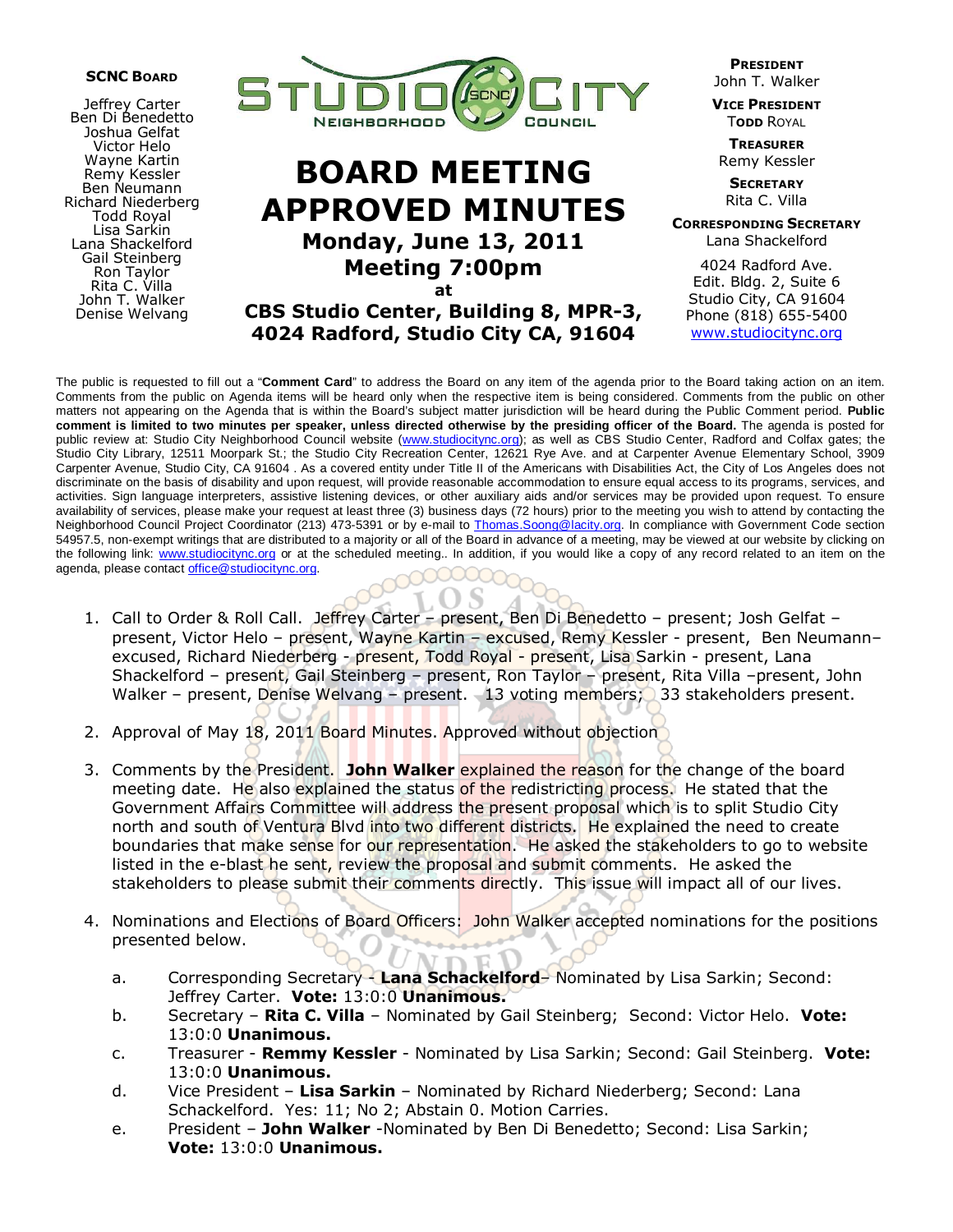After the election John Walker said that he has been told many times that the SCNC has set a standard in the City of LA for Neighborhood Councils. This has been reiterated to him many times. He feels honored by this. The stakeholder's involvement is essential and he thanked the stakeholders and the board for re-nominating him.

- 5. Public Comments on non-agenda items within the Board's jurisdiction. Geoff Yazzetta With CD2 announced that the councilman will have and inauguration event on July 2, 2011 from 11 am to 2 pm at the Van Nuys Memorial Park with a barbeque and the SCNC will be asked to set up a booth there. The North Hollywood Food Pantry will benefit from this e vent so bring food donations to benefit people in the area; Joe Higgins extended his congratulations to the board. He reminded everyone that tomorrow is Flag Day. He also said that the flag should be at our meetings. He also said that when we send out the agendas we should also send out the attachments. John Walker explained that the attachments are available on the website. Joe **Higgins** also said that at last month's board meeting the board made some changes to an item that had been extensively vetted by a committee. If the board is going to do that they should go to the meetings and give input there; **Marilyn White-Sedel** congratulated the officers on their election. She said we are inundated with illegal signage. It is on every pole. If you see illegal signage you can call DINA at New Directions for Youth at (818) 262-3545 and report where the illegal signage is and they will come out and remove it. CD2 did a good job of having tagging removed from the second house from the freeway. Illegal signage should be removed. We need to take personal responsibility for this.
- 6. Responses to comments from the Board. Ben Di Benedetto asked for and received clarification on Joe Higgins' comment.
- 7. Treasurer's report by Remy Kessler. Gave a brief overview of item 7 and 8 to put things in context. The remaining funds shown on the schedule were \$15,722 but that number is now \$15,022. This is the first time we get no roll over monies. We found that out recently. The City revised the cut-off date for the submission of demand warrants. It was revised to April 15<sup>th</sup> which as obviously past and the last day for credit card purchases is June 15<sup>th.</sup> We have therefore had to change our approach to the authorization of funding at this meeting to make sure what we authorize can be purchased on the credit card. We have reallocated the funds we previously authorized for SC Beautification as a result of these changes by DONE. John Walker read Motion A.

MOTION A: The Board of the Studio City Neighborhood Council has reviewed the June 2011 financial statements and the May 2011 bank statements and hereby accepts and approves them. The motion was approved in absence of objection.

John Walker read Motion B.

MOTION B: Pursuant to Article X(F) of the Studio City Neighborhood Council Bylaws, the Board of the Studio City Neighborhood Council approves a Motion to amend the Motion passed at the May 18, 2011 Board meeting approving a funding request from the Studio City Beautification Association (SCBA) for up to \$7,000 for the purpose of the maintenance of existing beautification projects within Studio City under the jurisdiction of the SCBA. That motion shall now be deemed to have approved a funding request for \$1,920.

**Remy Kessler** explained that this money has already been paid out. Victor Helo asked if we have to give the money as designated in motion 7C. Lisa Sarkin asked if anyone else has come to ask for money. Victor Helo asked if we can give money as a donation. **Remy Kessler** explained that it must be a specific request to fund a specific thing and not a general donation to an organization. Richard Adams said he agrees that all the SCNC's allowed funds should be spent and not go back to the City if possible. Lisa Davis said that as money is still left on the table she would like to use the remaining money to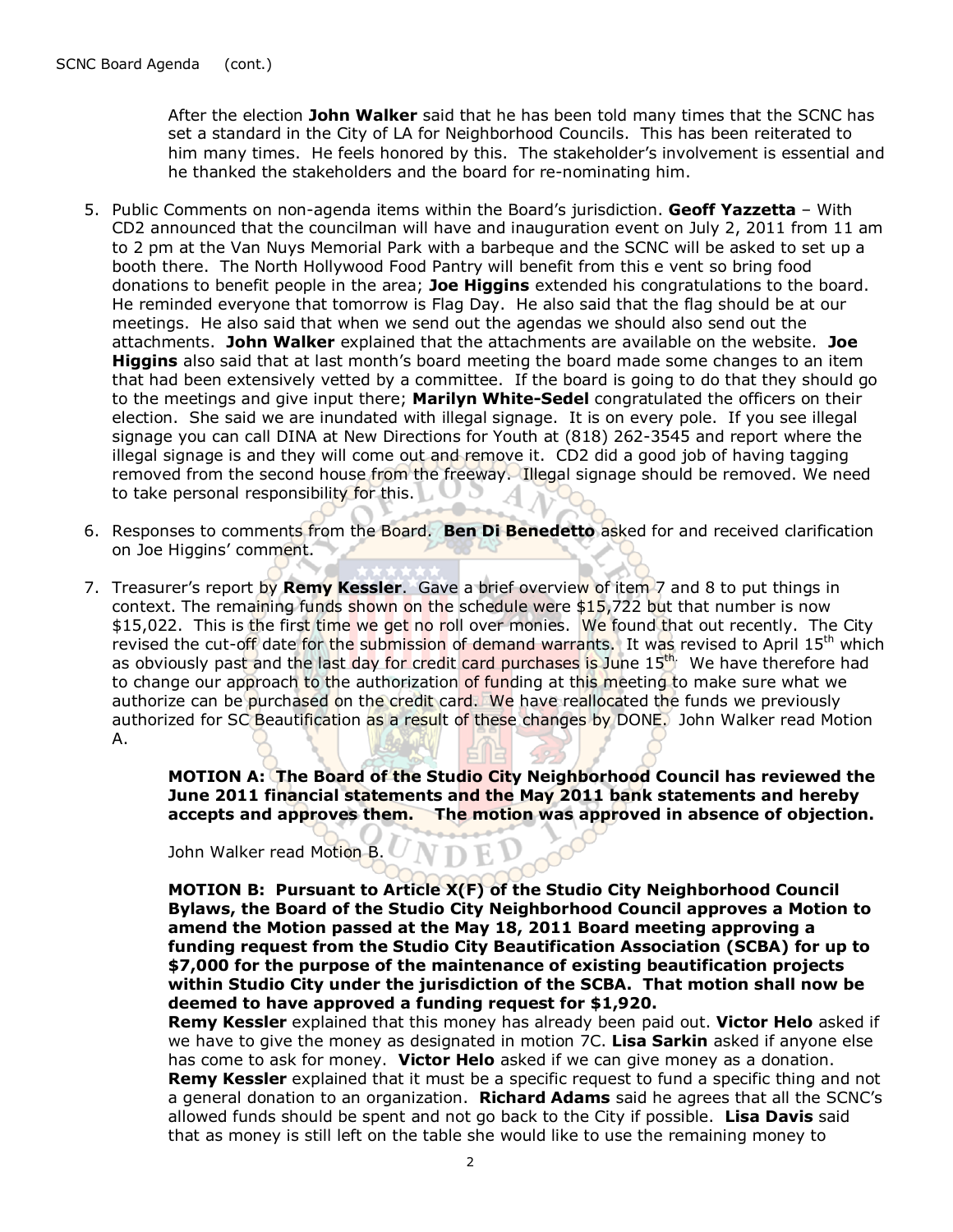increase the number of banners or postcards we are purchasing. John Walker agreed. Gail Stenberg commented that the money could be just indicated it is for outreach. Richard Niederberg said he would like to know if there is enough money to purchase the monument sign. Vote 12:0:1 Motion Carries

John Walker read Motion C.

MOTION C: The Board of the Studio City Neighborhood Council approves a funding request from the Studio City Beautification Association (SCBA) for up to \$5,080 for the 2011-2012 fiscal year, for the purpose of the maintenance of existing beautification projects within Studio City under the jurisdiction of the **SCBA. Lana Shackelford** asked if we can have a list of beautification projects. Bill Harmond responded that the projects included: maintenance 180 trees on Ventura Blvd. between Lankershim to Fulton which are outside the BID area; maintenance of 8 medians, one on Coldwater, two on Laurel Canyon, one on Ventura Place, the center island at Ventura Place and on Vineland Ave by the Right Aid, maintenance of the Moorpark Parkway across from Moorpark Park and the Oasis; the Radford Project, Anita's Triangle, Laurel Canyon between Oakdale Road and Fryman place, and the Maxwelton triangle. The total maintenance budget of the SCBA is \$23,000. John Walker said that Bill Harmond has done and excellent job and he is about to retire. Bill Harmond said he is looking for a replacement. Vote: 12:1:0 Motion Carries.

- 8. Budget Committee Report by Remy Kessler for Mark Batterman.
	- a. Presentation, discussion and Motion to accept the 2011-2012 Studio City Neighborhood Council Projected Itemized Budget.

Motion: The Studio City Neighborhood Council accepts the Projected Itemized Budget Attached. Moved: Remy Kessler; Second: Lisa Sarkin. **Remy Kessler** explained the budget. **Richard Adams** said we have to pass a budget or we don't get anything. Marilyn White-Sidel asked about the three motions below and got clarification that this is different from the three motions above. Jeff Carter request and got clarification on the ability to move money after the budget is passed. Ron Taylor asked if A, Band C below relate to next year. Remy Kessler responded, no. **Ben Di Benedetto** asked if these allocations are in the same proportion as in the pass, Remy Kessler responded yes. Lana Shackelford asked about the bolded items on the spread sheet and inquired if those amounts would be returned to the budget. John Walker provided clarification. Jeff Carter said this is budget to be passed for next year, the motions below are for current year funds. Vote: 13:0:0 Motion Carries.

### John Walker read Motion A.

MOTION A: The Board of the Studio City Neighborhood Council approves a funding request from the Studio City Chamber of Commerce to fund a sponsorship in the amount of \$5,000 for the Studio City  $4<sup>th</sup>$  of July Celebration on the CBS/Radford lot with the funds applied for the purpose of public safety. Melody Dosch said that this is the largest public event of the year held in Studio City. Several charities are sponsored with the proceeds from this event. Marilyn White-Sedel suggested that since DONE has reduced the SCNC's funds for next year all requests should be reduced; Vote: 13:0:0 Motion Carries

#### John Walker read Motion B.

MOITION B: The Board of the Studio City Neighborhood Council approves a funding request of up to \$3,000 to sponsor a meeting of the Boards and Committees of local Neighborhood Councils on the CBS/Radford lot on July 10, 2011 for the purpose of guided discussion and information sharing in an attempt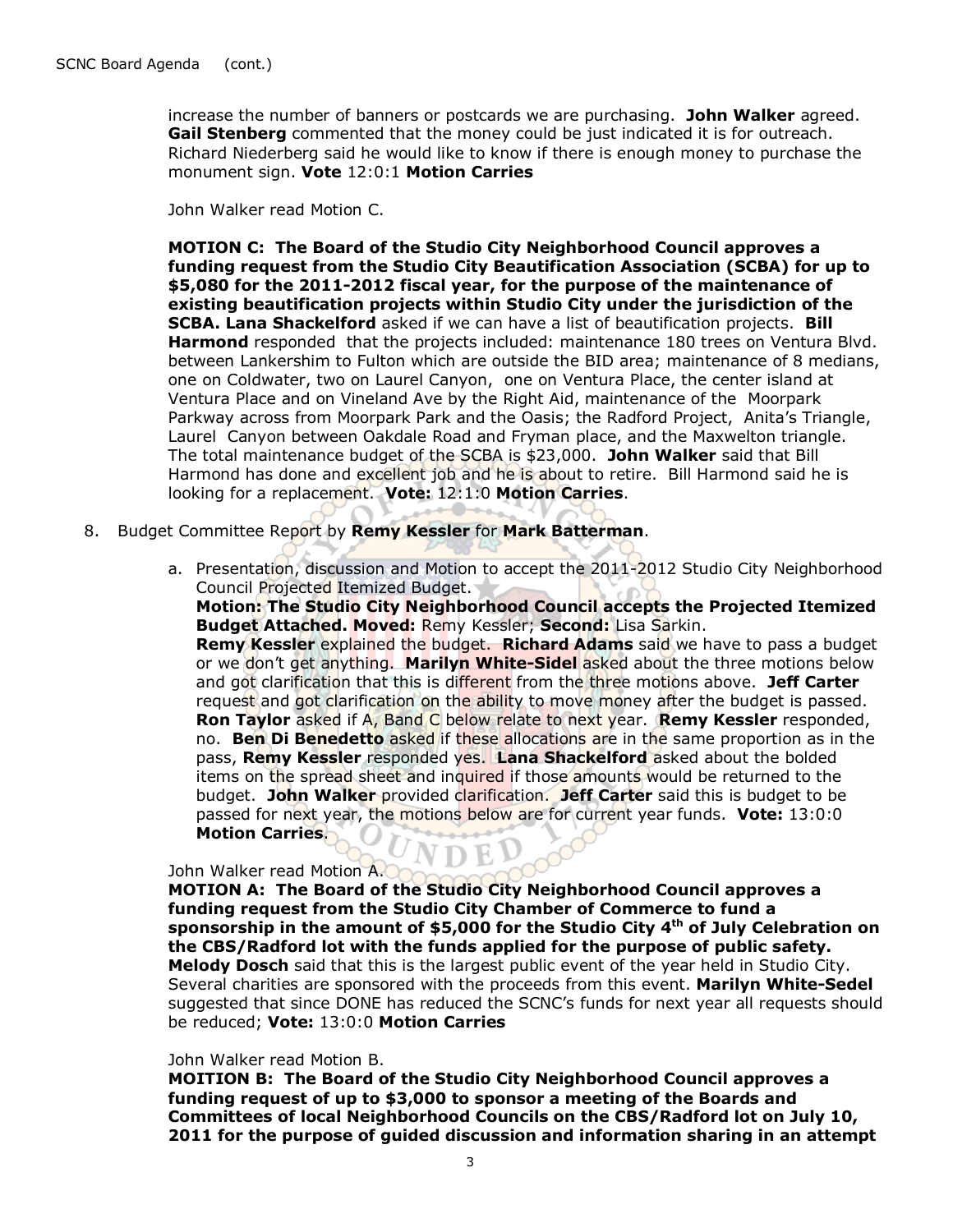### to achieve consensus within the Neighborhood Councils on the important issues impacting our communities.

Request to modify the motion to add "on or about" before the date. Vote to amend motion: 13:0:0 Motion Carries

#### John Walker read Amended Motion B.

MOITION B: The Board of the Studio City Neighborhood Council approves a funding request of up to \$3,000 to sponsor a meeting of the Boards and Committees of local Neighborhood Councils on the CBS/Radford lot on or about July 10, 2011 for the purpose of guided discussion and information sharing in an attempt to achieve consensus within the Neighborhood Councils on the important issues impacting our communities. Gail Steinberg asked if the SCNC is sponsoring the event. Victor Helo said we should sponsor this because we are leaders. Lisa Sarkin said only John Walker was willing to commit to the work involved. Vote on amended motion. Vote: 13:0:0 Motion Carries

#### John Walker read Motion C.

MOTION C: The Board of the Studio City Neighborhood Council approves a funding request of up to \$11,000 to the SCNC Outreach Committee for the following: 1) Street banners for Ventura Blvd. and other major local thoroughfares to promote awareness of the SCNC to stakeholders – 2) SCNC marketing and promotional materials including but not limited to mounted posters and handout materials such as postcards and other pre-printed **materials. Richard Niederberg** said the outreach committee should get more money. Lisa Cahan Davis explained she would like more. Gail Steinberg requested amendment of the amount to be up to  $12,000$ . Second: Lisa Sarkin. Ray Cacciuli asked where mounted posters would be located. Lisa Cahan Davis explained where they would be. Vote on amendment: 12:1:0 Motion Carries.

#### John Walker read Amended Motion C.

AMENDED MOTION C: The Board of the Studio City Neighborhood Council approves a funding request of up to \$12,000 to the SCNC Outreach Committee for the following: 1) Street banners for Ventura Blvd. and other major local thoroughfares to promote awareness of the SCNC to stakeholders – 2) SCNC marketing and promotional materials including but not limited to mounted posters and handout materials such as postcards and other pre-printed materials. Vote on Amended motion. 12:1:0 Motion Carries

- 9. VANC Report by Arlene Samek. John Walker indicated that report had been distributed to the board members.
- 10. Outreach Committee Report by Lisa Cahan-Davis. Lisa Cahan Davis said she needs people to sign up to help with  $4<sup>th</sup>$  of July. John Walker asked her to send out an email with a deadline date. She asked everyone to volunteer and to get their committee members to volunteer. Lisa Cahan **Davis** reported that the creatives for the street banners will be reviewed at the next committee meeting. It will be tight with the  $4<sup>th</sup>$  of July event so we must move quickly. The draft of the creatives will be sent to the board. Gail Steinberg said from past experience we should get a show of hands from the board now as to who will be present for  $4<sup>th</sup>$  of July. John Walker encouraged board members to participate.
- 11. Transportation Committee Report by Ben Di Benedetto. Ben Di Benedetto reported that there had been no meeting this time. He has received feedback from issues being dealt with. The parking tickets given during the Studio City Art Fair are being taken care of. CD2 has sent out an email. He is working with Councilman Krekorian to resolve the problems at the Whitsett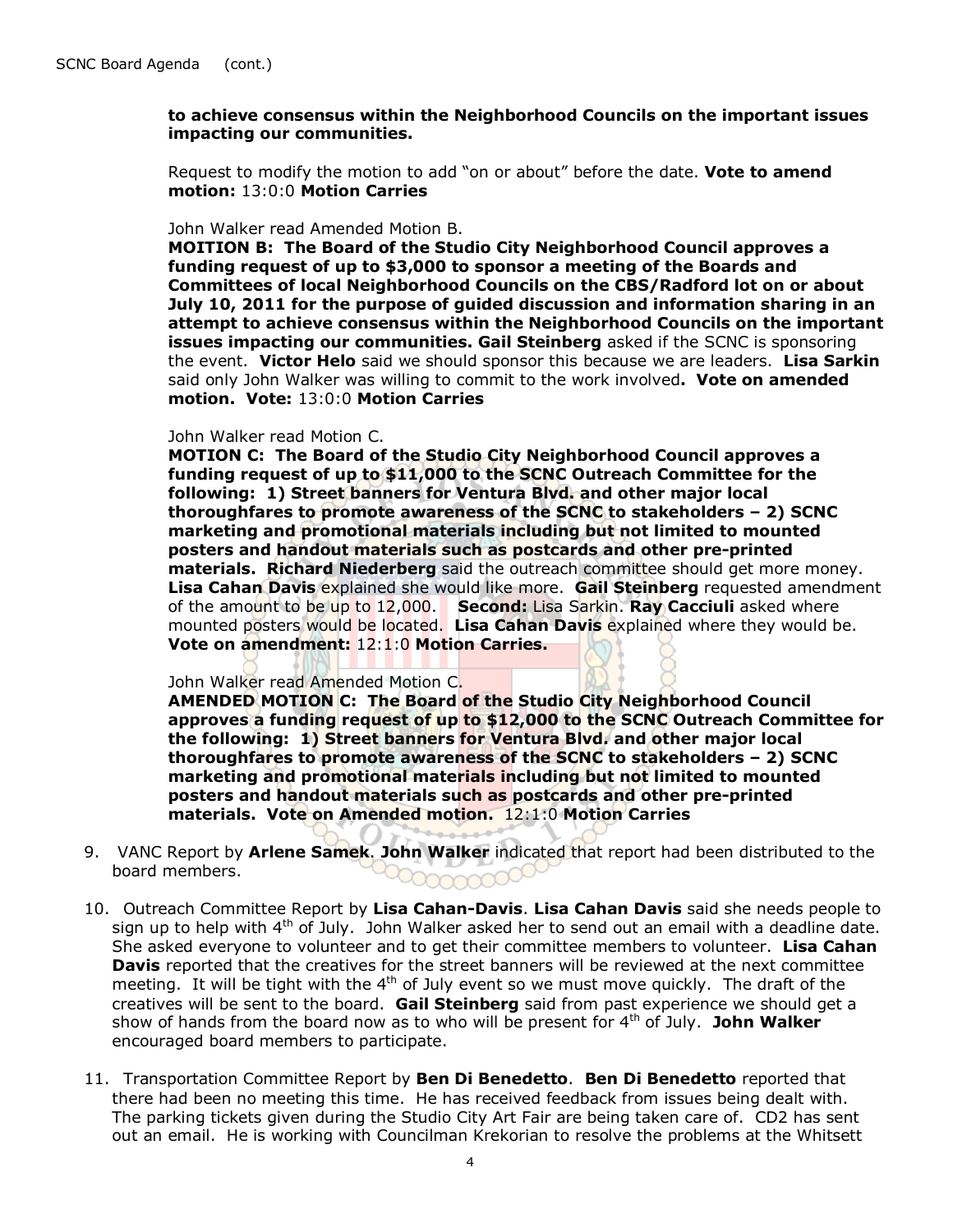and Woodbridge intersection. Presently they plan to use a speed trailer on and off. The DOT is coming out to look at the red curb space and there will be intermittent law enforcement. **Richard** Adams asked how much of the problem is secondary to the pipeline and how much is just the result of traffic increases. **Ben Di Benedetto** responded that most of the problem is due to traffic which has been exacerbated by the trunk line construction project. There have been 4 of 5 accidents at that intersection I the last 90 days. Part of the issue is that there is no site line due to inadequate red curb. Lisa Sarkin said there are a number of places where red curb has been extended such as at the Kraft and Moorpark southwest corner. Richard Adams said the trunk line construction on Dickens south to the high school on Coldwater Canyon will be taking place all summer.

12. Government Affairs Committee Report by Jeffery Carter and Rita Villa.

John Walker read the Motion.

MOTION: The Board of the Studio City Neighborhood Council opposes any reduction in the 911 operator work force as their response time can be a matter of life and death.

Richard Adam said he does not want the 911 cutback. Richard Niederberg said that there was a lot of overlap in training because there were two centers running in parallel. He thinks there may be some reason for duplicate efforts. Jeff Carter said that he supports the motion. Remy Kessler said there is no meat to the motion. There should be more direction. **Ron Taylor** said he would like to know if the response time is in jeopardy. Ben Di Benedetto asked for the origin of the motion. Richard Adams and **Barry Johnson** both stated that they have experienced delays. **Barry Johnson** said that he was on hold for 5 minutes. Another NC member reported that his had a heart attack and he was on hold for 15 minutes. John Walker said that his neighbor told him he was hold for 7 minutes. **Ron Taylor** proposed an amendment to the motion. **Second:** Lisa Sarkin. Vote on amendment: 12:0:1 Motion Carries. John Walker read the Amended Motion.

AMENDED MOTION: The Board of the Studio City Neighborhood Council opposes any reduction in the 911 operator work force. The response time currently is dangerously long. Any further reduction in 911 operator workforce will cause additional delay in that response time.

Richard Adams asked if the fire department would be able to respond faster. Richard **Niederberg** said that he has been there when the room is very quiet and the bosses are not taking calls. Mr. Gelfat asked if the board has seen statistics on the response times. **John Walker** said he has not seen any statistics. Victor Helo said some of the 911 calls are made on a cell phone and it takes longer to get a response. Vote on amended motion: 12:0:1 Motion Carries

13. Land Use Committee Report by Lisa Sarkin. Lisa Sarkin gave a report on land use issues. She said we have gotten no responses from the DWP in 2 months. The Planning Department has Little Dom's on hold. The Zoning Administrator agreed with the neighbors and Lisa Sarkin thinks that the application will be approved with all the LUC committee's recommended conditions. With respect to the Montessori school Lisa Sarkin reported that the neighbors attended the hearing. They complained that there is a child at the school that cries all day long. This is matter is being held over. The Hearing officer is requesting further investigation of the complaints. With respect to the pot shops in Studio City the community would like to know how many is too many. The art pieces for the bridge were sent out to the board for review. The art work will be on the ramp on the south side of the bridge. Our Council Office is trying to get the sidewalks in. The Administrative Code Enforcement ordinance is moving along. The City Attorney's Office is happy with it. The ordinance will apply to many items in but not building and safety matters. An advisory committee of the LUC has been set up to draft a list of best practices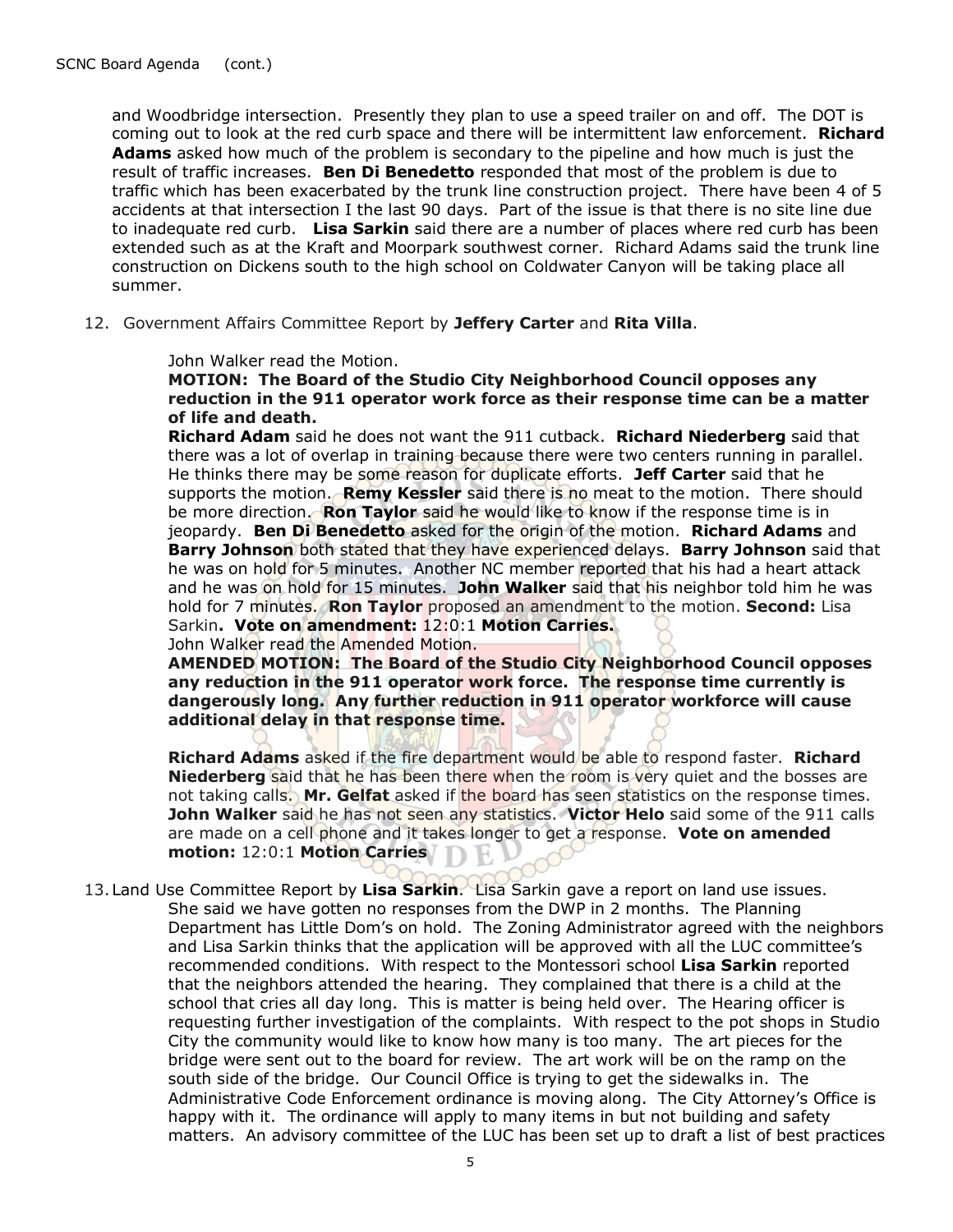to be followed for liquor license requests. The Aqua Vista sink hole resulted from an 83 year old sewer line breaking. That line should have been replaced some time ago. It will take the City 3 to 4 months to replace it. Lisa Sarkin reported on the façade on the Kinko's building at Laurel Canyon and Ventura Blvd. A better design style will be submitted. Ray Cacciuli said he and Jeff Carter had discussed the parking lot. And he would like the parking lot to be improved. Lisa Sarkin responded that unless a CUP is required we can't require any improvement in the parking lot. Marilyn White-Sedel said she has gotten two bills which were each over  $$1,000$  because of a leak in the pipes. Lisa **Sarkin** asked if rates need to be raised because of the transfer of employee expense from the general fund to the DWP. Victor Helo said the rate increases is for the recycled water program. Todd Royal commented that the LA Times had an article about renewable energy concerns and that is why there is a rate increase. It is to get rid of coal. Lisa Cahan Davis offered to put this on facebook. The survey should be sent out as an eblast.

#### John Walker read the Motion.

MOTION: The Board of the Studio City Neighborhood Council opposes all advertising for commercial purposes, including for-profit and/or non-profit, in all parks and recreation areas in the City, County, State and Federal properties within Los Angeles. Further, fines must be levied commensurate with the costs to the City of Los Angeles for inspection and removal thereof. Richard Adams said it should say public lands not parks and recreation areas. We have no control over Federal properties or county properties. Ron Taylor said this should not relate to baseball backstops. John Walker said he recalled his son played baseball and wants to be sure those signs do not get eliminated. Lana Shackelford said we need to be more specific. **Ben Di Benedetto** said we should say sponsored so that would eliminate this. Remy Kessler said this should be vetted by the parks commission. Gail Steinberg said that a group backing this motion came to the last board meeting and they were sent to the LUC. That is why the LUC is bringing the motion. Vote 10:3:0. Motion Carries

14. Cultural Affairs Committee Report by Richard Niederberg. Richard Niederberg gave the background for the motion.

## John Walker read the motion.

 MOTION: The Board of the Studio City Neighborhood Council approves the funding of up to \$500 to purchase a commemorative bronze plaque to be displayed at the public area adjacent to the "Trigger" statue at the CBS parking lot, recognizing the 75<sup>th</sup> Anniversary of Republic Pictures, celebrated September 25, 2010 in Studio City, with the text of the plaque clearly stating that the event was sponsored by the Studio City Neighborhood Council. Marilyn White-Sedel indicated that she is in favor of the motion. Lisa Cahan Davis stated that she is also in favor. Remy Kessler said this was brought to the budget committee. The budget committee did not support it. Lisa Sarkin asked if we do things on private property. Lana Shackelford commented that the major event was on this private property. Jeff Carter indicated his support. Ron Taylor said he felt this was redundant. Jeff Carter called the question. John Walker read the motion again. Vote:  $7:5:1$ . Motion Carries.

- 15. Crime & Safety Committee report by Wayne Kartin. Richard Adams said they want to do a pancake breakfast in support of station 78 with another neighborhood organization.
- 16. ByLaws Committee Report by Ron Taylor. Ron Taylor reported on the last committee meeting and thanked Lisa Sarkin for her help. Jeff Carter asked if these revisions all come from DONE. **Ron Taylor** responded, no. **Remy Kessler** said that it should say resignations are irrevocable. Rita Villa made a point of order with respect to Motion A below. John Walker accepted the point. As a result Motion A below was sent back to Committee.